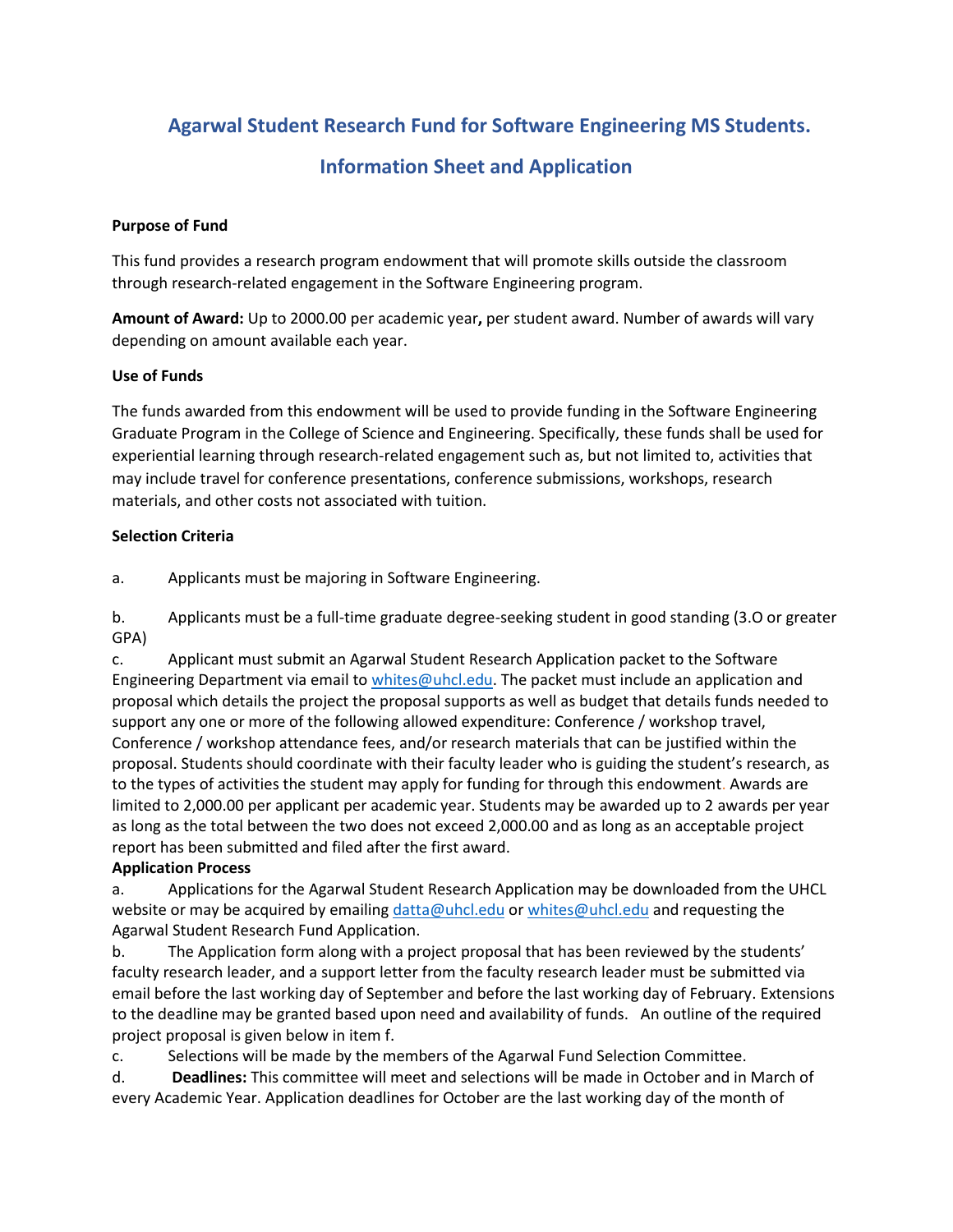September and the last working day of the month of February. This Committee will meet within the first 2 weeks of October, and March, and selection letters will be sent via Email to notify select students of their award by the end of the third week of October and March.

e. Applications will not be considered that do not meet the criterion a. b. and c. stated in the section titled Selection Criteria.

f. **Project proposal** must be submitted along with the application at the time of application. The project proposal must contain the following sections:

#### **An Outline of the Project Proposal that must be submitted along with the application and at the same time as the application.**

1. Description of the research project (approximately 1500 words).

2. A Statement of support from the Faculty member who is directing and supervising the research project the student is working on. This should be in the form of an included pdf letter from the faculty member to the Agarwal Selection committee.

3. A description of the expenditures being requested to fund. Each expenditure should be described and its purpose and benefit. For example, if travel is required, the method of travel, the destination, length of stay and should be provided. The purpose of attending the event being travel to. For example, explain the conference area and how it related to the research project.

3. A budget table listed all expenditures with a total requested amount shown.

4. Include any supporting documentation that would help explain the funds request. For example, if a student paper is being presented at a conference include the confirmation email from the conference that the paper has been accepted, and the conference website that shows the conference location, dates and activities.

#### **After selection and after funds are spent.**

Applicants receiving funds must produce, at the end of the semester in which the funds are awarded, a project report of goals, activities, accomplishments and status of related plans to the faculty lead which will forward such report to all members of the selection committee.

#### **Supervision of students receiving the endowment**

The faculty member who supports the students' application to the scholarship and who writes a supporting letter to the committee on behalf of the student, by default agrees to supervise the student in the project tasks being supported by the awarded funds.